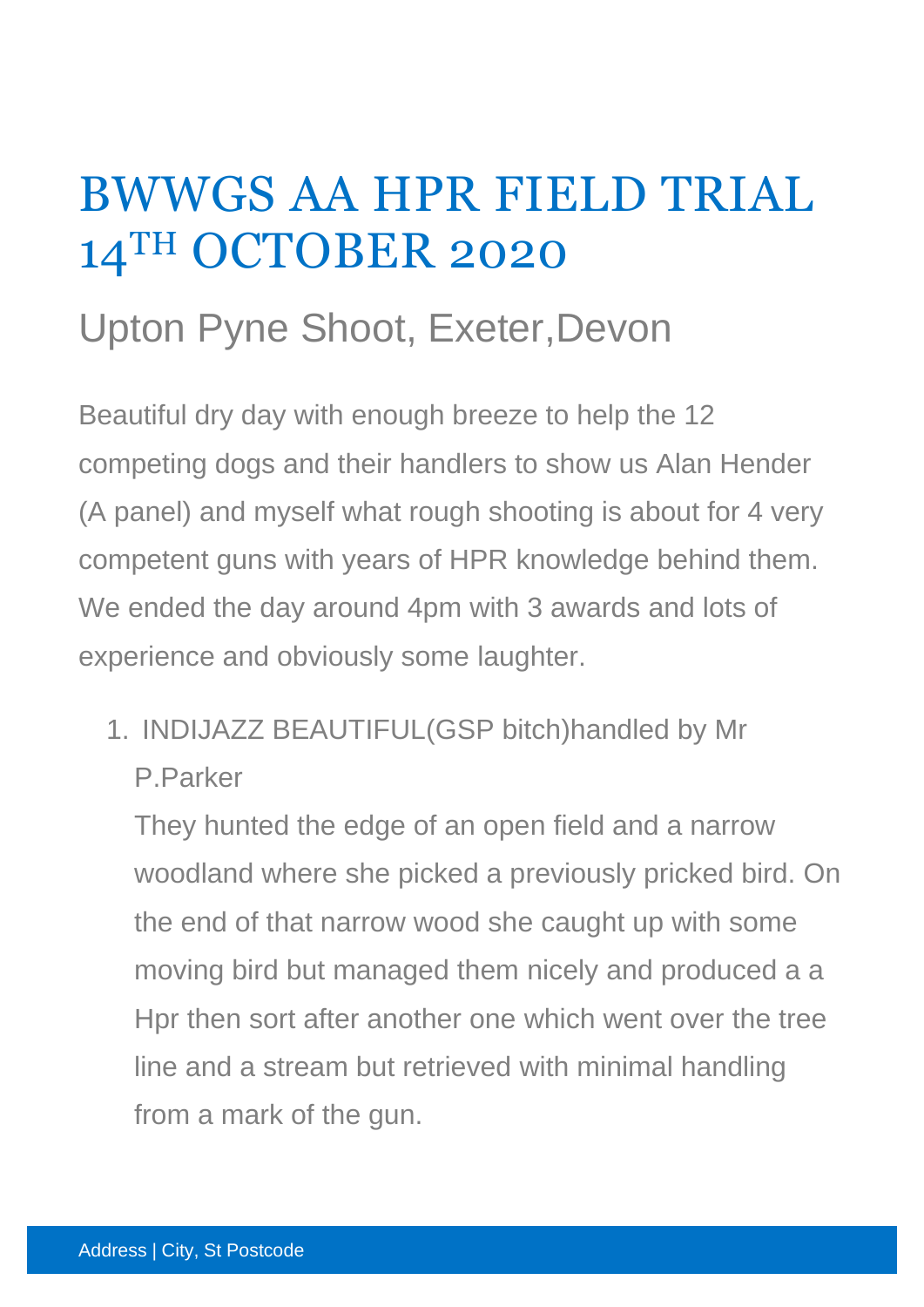Second run in stubble turnip in a cheek wind where she covered the ground brilliantly over 4 guns with zero to none handling and was a pleasure to watch. Completed her water retrieve with ease and has been awarded 1<sup>st</sup> place and guns award.

## 2. HUNTERSTONE UNO (HV bitch) handled by Mr.T.A. **Mattravers**

They had started their run with a possible blind retrieve from a mark of our guns but has not been find so carried on in a rather thick but narrow wooded strip along a turnip field where she came on point and flushed a hen in command what landed the other side of a thick bramble so thd dog been repositioned and nicely deliver with a little handling.

On her second run in the open field she worked the given ground methodically which paid of in the end of the field with a nice point then flush on a duck and tenderly retrieved to hand.

Completed her water retrieve with minimal handling and awarded 2<sup>nd</sup> place.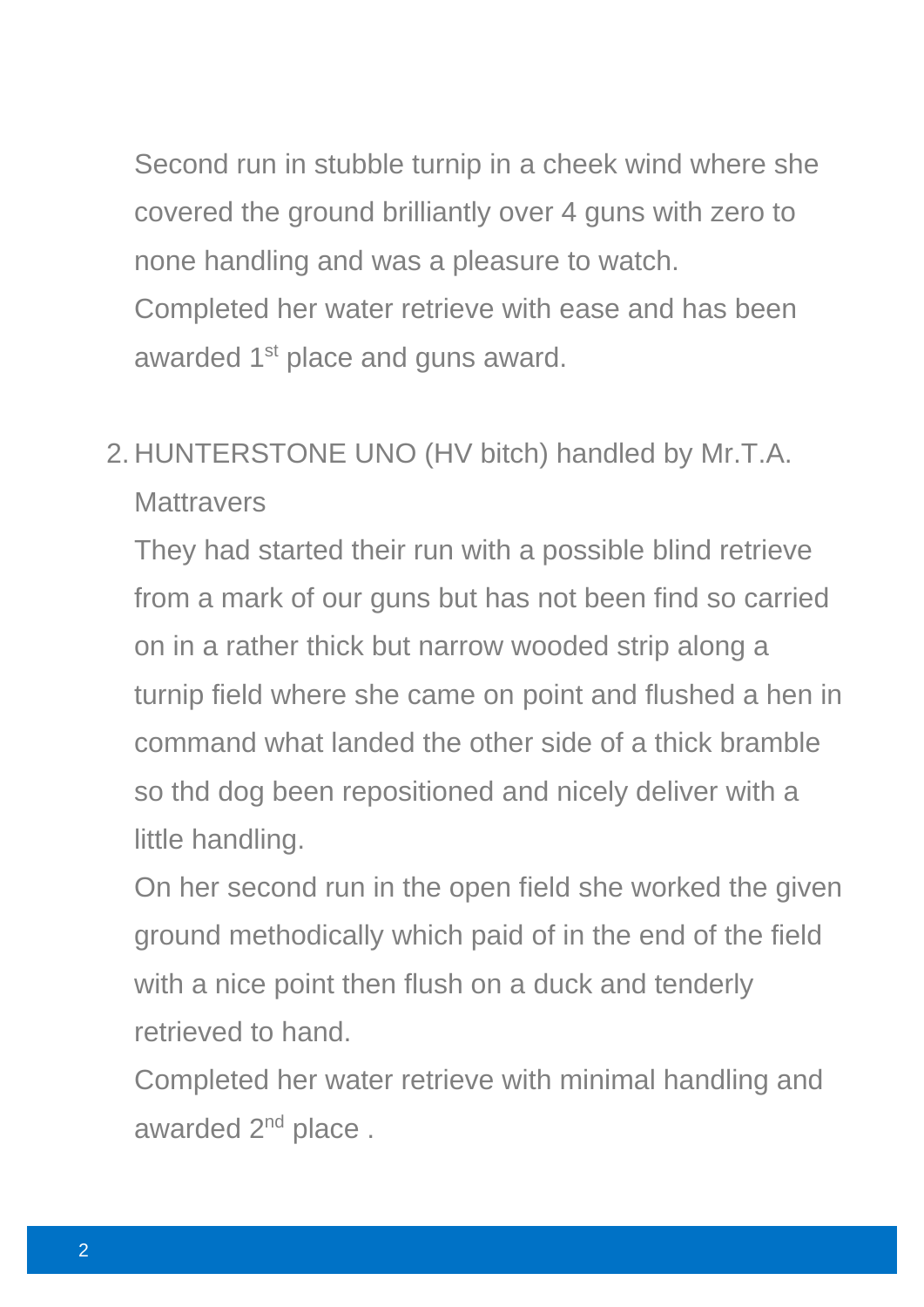## 3. RADIPOLE CHASSERESSE(KG bitch) handled by Mr.M.Taylor

They worked in the open field with the wind behind them and handled the task brilliantly with great drive and ground treatment in front of our 4 guns. Her first bird flew very low so has not been shot at. At the end of her run she produced a HPR with great steadiness.

On her second run in a smaller open field with higher cover crop along one side and a wooded area with a small stream in the on the other. She maintained the drive we saw previously with a few back cast in the here and there but she pointed a duck from a long way produced and retrieved it brilliantly.

Completed her water retrieve with some handling and been awarded 3<sup>rd</sup> place.

Thanks to BWWGS and Ray Davies for the appointment to judge on this lovely ground and of course to Paul thd keeper to guide us all day and provide equal opportunities to all the competitors. Also to you all who run under us on the day and we hope you all take something home from thd day.Thanks to the guns for